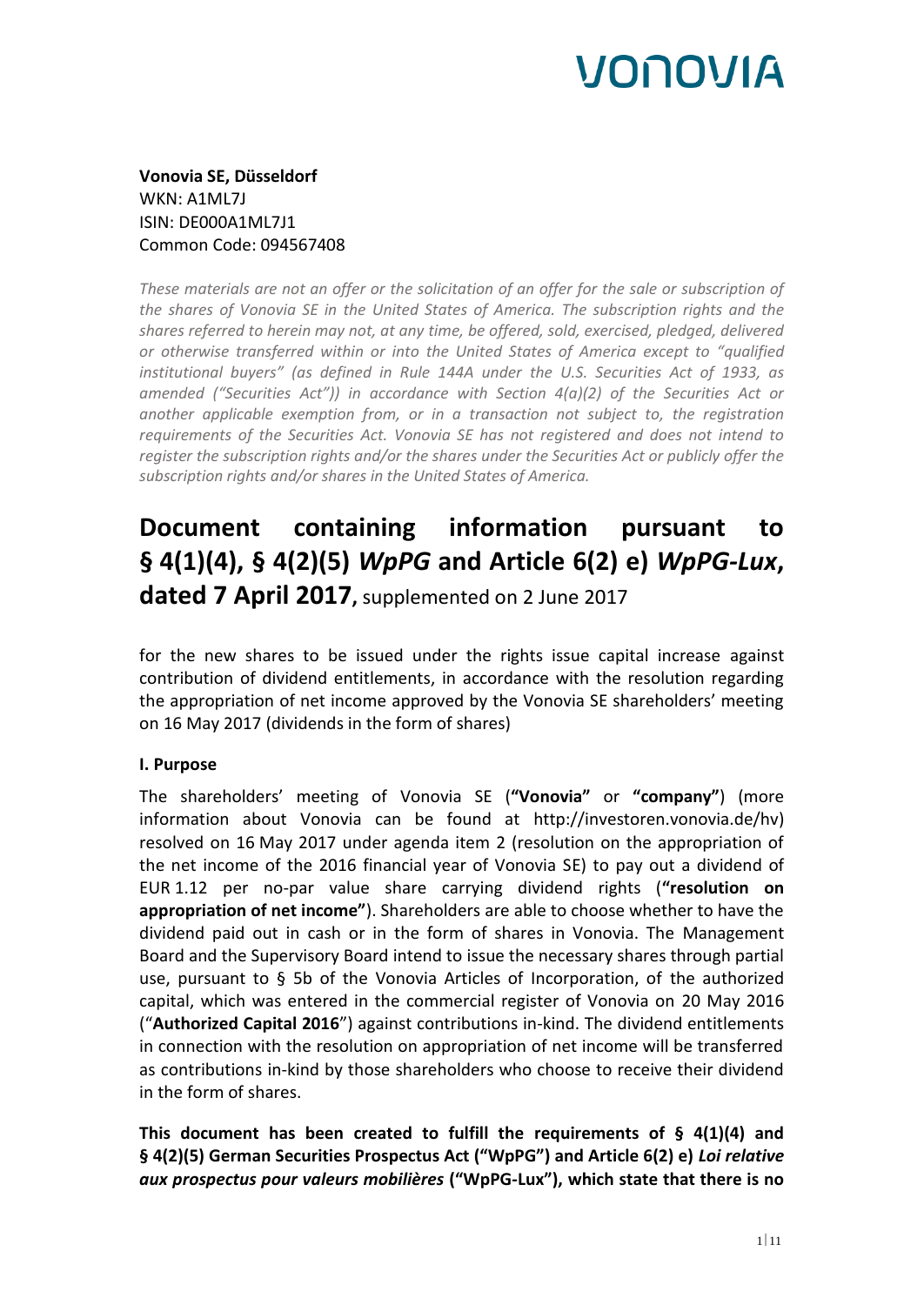

**obligation to publish a prospectus for the public offering, § 4(1)(4) WpPG, and admission for trading, § 4(2)(5) WpPG and Article 6(2) e) WpPG-Lux, of dividends paid out to shareholders in the form of shares** *provided that a document is made available which contains information on the quantity and type of shares and which describes the reasons for and details of the offer***.** 

Neither the subscription rights, nor the new shares are, or will be, registered in accordance with the U.S. Securities Act of 1933 as amended, or with the securities regulators of individual states or other territories of the United States of America. At no time may the subscription rights and new shares be offered, sold, exercised, pledged, transferred or delivered, either directly or indirectly, to the or within the United States of America, except for Qualified Institutional Buyers ("**QIBs**") as defined in Rule 144A of the U.S. Securities Act of 1933, as amended (the "**Securities**  Act"), as set out in Section 4 (a)(2) of the Securities Act or due to the existence of an exemption from the registration requirements of the Securities Act or in such a transaction that is not covered by them if it does not constitute a breach of applicable securities legislation in the individual states of the United States of America.

### **II. Reasons**

The subject matter of this document are the new shares, which will be issued in consideration for the contribution of dividend rights by way of the rights issue capital increase. With this step, Vonovia is giving shareholders who owned no-par value registered shares of Vonovia at 11:59 p.m. CEST on the evening of 16 May 2017, and have not already sold them by this time, the choice of receiving the dividend on these shares in cash or in the form of shares.

Shareholders therefore have the following options:

- The shareholder opts to receive the dividend in cash and notifies his depository bank of this choice, or simply does nothing up to the end of the subscription period for the new shares. In this case, he receives a cash dividend of EUR 1.12 per no-par value share held by him once the subscription period and the handling period required for the technical transaction are over, probably on 16 June 2017.
- The shareholder opts to receive the dividend in the form of shares. In this case, he must notify his depository bank on the form (the "**Declaration of Subscription and Cession**") that the bank provides for this purpose within the stipulated limitation period and transfer his dividend entitlements to COMMERZBANK Aktiengesellschaft, Kaiserstraße 16, 60311, Frankfurt am Main ("**COMMERZBANK**"). Once the subscription period and the handling period required for the technical transaction are over, probably on 21 June 2017, he will receive the new shares, the number of which will depend on the extent to which the dividend entitlements transferred to him (in total) cover the fixed subscription price per share (total in relation to the number of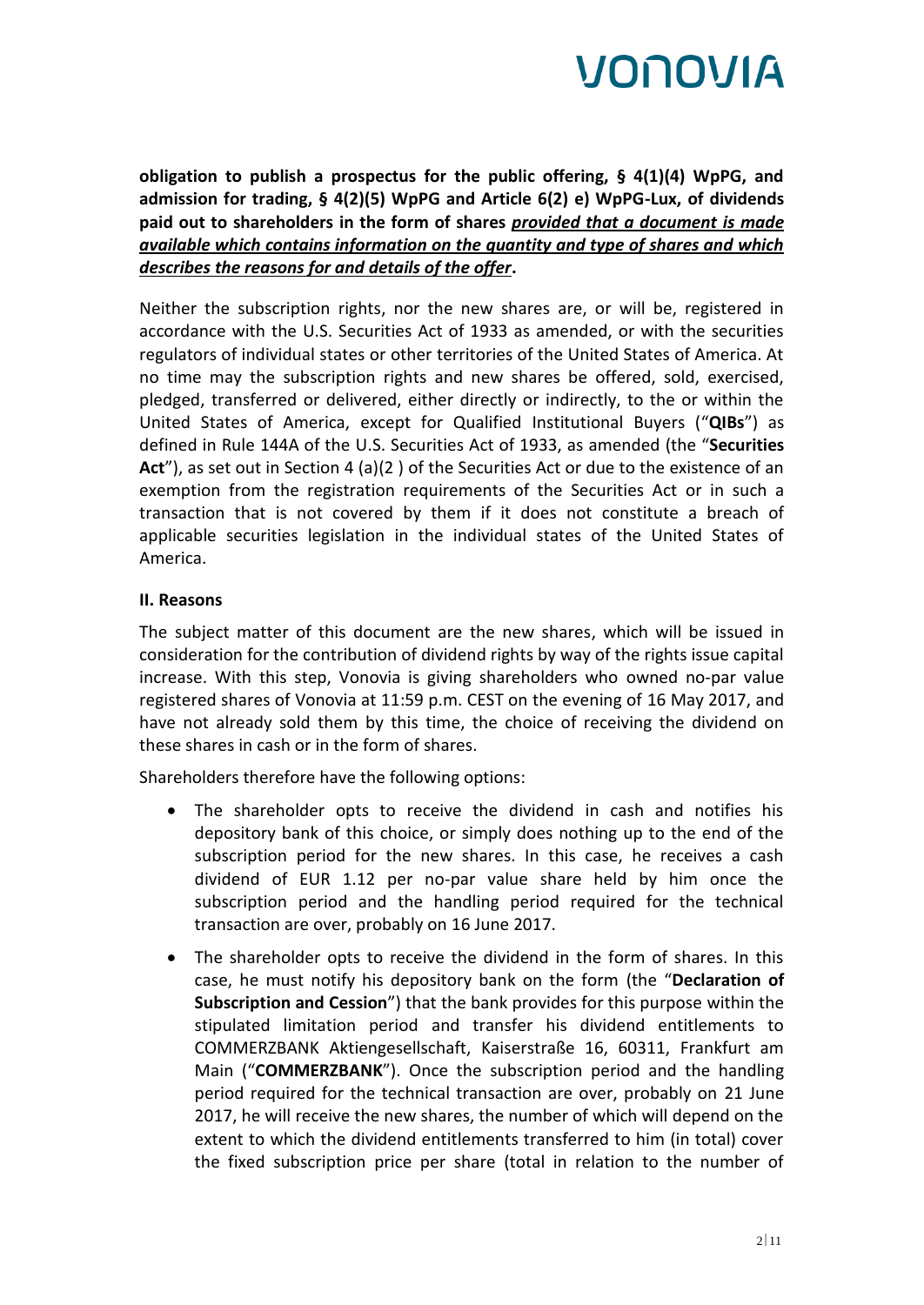whole shares to be granted). If contributed dividend entitlements or portions thereof exceed the subscription price (in total) for the shares purchased, the shareholder will receive this balance in cash, rounded down to the nearest whole cent, probably on 16 June 2017. For further details please see sections III. 2 d) and III 4.f) cc).

 The shareholder opts to receive the dividend in cash for part of his shares and the dividend in the form of shares for the remaining part. In this case, the two processes described above apply, with each being applied to the specific shares for which the shareholder has made the relevant decision.

Giving shareholders the choice between a cash dividend and a dividend in the form of shares is common practice at an international level and is chosen by more and more listed companies in Germany. Granting such an option gives shareholders the opportunity for easy re-investment of their dividends into shares of the Company. If the shareholder opts to receive the dividend in the form of shares, he can prevent his shareholding in Vonovia being reduced on a percentage basis as a result of the rights issue capital increase. For Vonovia, dividend payments reduce liquidity outflow to the extent that dividend entitlements are reinvested in the company and shares delivered instead of a dividend payment in cash.

## **III. Details**

## **1. Present capital stock and shares of Vonovia**

Vonovia's share capital as per 2 June 2017 totaled EUR 468,796,936.00, divided into 468,796,936 no-par value shares (shares without nominal value) with a pro rata capital stock of EUR 1.00 attributable to one no-par value share. Each share entitles the holder to one vote at the company's shareholders' meeting.

The existing Vonovia shares are admitted to the regulated market for trading on the Frankfurt am Main and Luxembourg stock exchanges as well as to the regulated market subsection with additional post-admission obligations (Prime Standard) on the Frankfurt stock exchange.

The existing Vonovia shares are evidenced in several global certificates deposited with Clearstream Banking AG, Mergenthalerallee 61, 65760 Eschborn (the "**Clearstream**"). Pursuant to § 4.3 of the company's Articles of Incorporation, the right of shareholders to certification of their shares is precluded unless certification is required by the regulations for a stock exchange on which the stock is listed.

All shares issued by Vonovia are assigned the same rights.

The company's shares are freely transferable. Announcements of the company are published in the German Federal Gazette in accordance with the Articles of Incorporation of the company. Notifications made by the company relating to its shares are also published in the German Federal Gazette or, as the case may be, in media suitable for distribution across the European Economic Area. The paying agent pursuant to Section 30a para. 1 no. 4 WpHG is Deutsche Bank AG.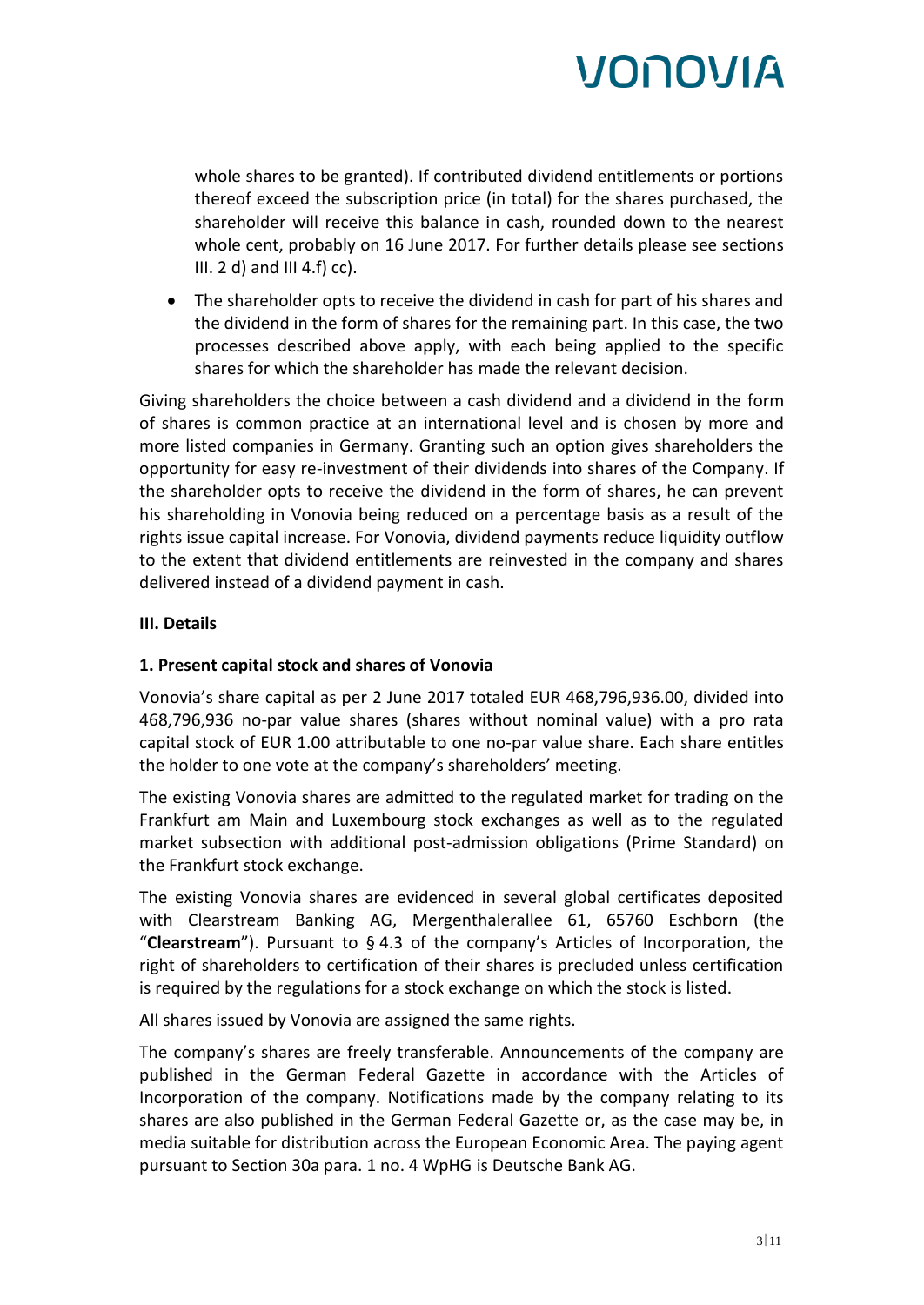## **2. Details of the rights issue capital increase**

## **a) Rights issue capital increase for non-cash contributions from Authorized Capital 2016**

The Management Board and the Supervisory Board intend to create the new shares which are the subject matter of this document and which will be issued for contribution of dividend entitlements during the rights issue capital increase by making partial use of Authorized Capital 2016.

### **b) Maximum/minimum number of shares offered**

The maximum number of new shares that will be created is not yet set. It depends on the extent to which shareholders exercise their right to choose to receive their dividend in the form of shares, as well as on the subscription ratio and subscription price of the new shares.

Based on the subscription price of EUR 34.16 and the subscription ratio of 30.5 : 1, that means:

- If all shareholders opted to receive the dividend for their entire share portfolio in the form of shares, then, with the number of shares existing on 2 June 2017 at 468,796,936 shares carrying dividend rights and at a subscription price of EUR 34.16, and subscription ratio of 30.5 : 1 (and assuming all shareholders hold an integer multiple of 30.5 shares), 15,370,391 new shares would be issued (maximum number).
- On the other hand, if no shareholder opted to receive this dividend in the form of shares, no shares would be issued, with the result that the minimum number of new shares would be 0.

### **c) Features of the new shares**

The new shares, which are the subject matter of this document, will be created in accordance with German law after the shareholders' meeting on 16 May 2017. They will feature the same rights as all other shares of the company and will not confer any additional rights or benefits. Each of the company's shares, including the new shares, entitle the holder to one vote at the company's shareholders' meeting. There are no restrictions on voting rights, except in specific cases prescribed by law. Nor are there different voting rights for certain company shareholders. The new shares will carry full dividend entitlements from 1 January 2017.

The new shares participate in any liquidation proceeds according to their mathematical share of the capital stock.

Each of the new shares will be evidenced in a global certificate, without an owner's global profit share certificate, and deposited with Clearstream. The new shares will be delivered via collective safe custody credit. The new shares will be freely transferable.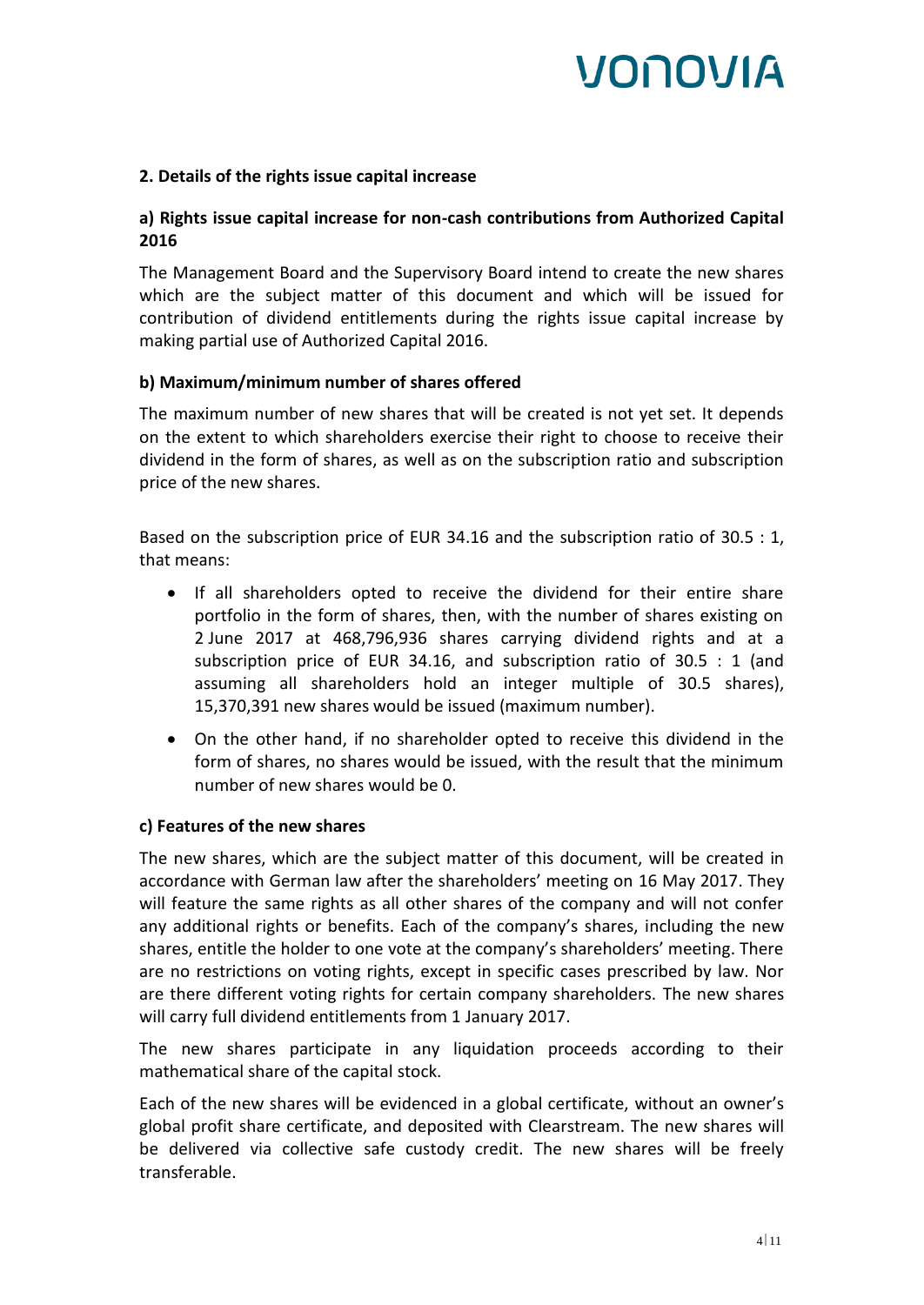#### **d) Rights issue capital increase**

The capital increase to create the new shares is a rights issue. To simplify the transaction, each shareholder will only be able to exercise his subscription right by commissioning and authorizing COMMERZBANK within the subscription period as third-party trustee to act as specified in the subscription offer. For contribution of the shareholder's dividend entitlements COMMERZBANK will subscribe to the new shares in accordance with the shareholder's choice to receive his dividend in the form of shares, at the determined subscription ratio and the determined subscription price, and will do so in its own name but on the shareholder's account. Following subscription and entry of execution of the rights issue capital increase in the commercial register, it will transfer the new shares acquired in this process to the shareholder. COMMERZBANK is also obliged to contribute the dividend entitlements transferred to the trusteeship of COMMERZBANK as contribution in kind to Vonovia and to transfer the shares subscribed to under its trusteeship to the shareholders, according to the choice they have made and on the basis of the subscription ratio and the subscription price. If applicable, they will also return any dividend entitlements that are not required to purchase shares, with the assistance of the depository banks. The subscription price is EUR 34.16 and was determined on Friday, 2 June 2017 and published in the German Federal Gazette and on the Vonovia website (http://investoren.vonovia.de/hv). It is the result in Euro of dividing the reference price by EUR 1.12, less a discount set by the Company in the subscription offer of 3.0%, then rounded down to one decimal place and multiplied by EUR 1.12 (the "**subscription price**"). The reference price is the volume-weighted average price of Vonovia shares in Euro in the Xetra trading system on the Frankfurt stock exchange on the last trading day before the date on which the subscription price was set ("**reference price**"). The reference price is EUR 35.2942. The day for fixing the reference price was 1 June 2017. The number of dividend entitlements required to purchase one new share therefore equals the thus determined subscription price divided by EUR 1.12. The subscription ratio is the relationship between the result of dividing the reference price by EUR 1.12, less a discount set by the Company in the subscription offer of 3.0% and rounded to one decimal place, and one new share (the "**subscription ratio**"). It is 30.5 : 1. The subscription ratio was also published on 2 June 2017, in the German Federal Gazette and on the Vonovia website (http://investoren.vonovia.de/hv). To the extent the number of dividend entitlements or portions thereof, for which a shareholder has opted to receive the dividend in the form of shares, is not sufficient to cover the subscription of one (additional) whole new share, such shareholder will receive the dividend for such portion in cash (the "**residual balance**"). The amount of the residual balance is calculated by multiplying the number of dividend entitlements, or portions thereof, that are not sufficient to cover the subscription of one (additional) whole new share by EUR 1.12; if this calculation leads to an amount in Euro with more than two decimals after the decimal point, the result shall be rounded down to the nearest whole cent. The amount resulting from this rounding, that therefore is not paid out, will always be lower than EUR 0.01 per share portfolio. Any commercial rounding,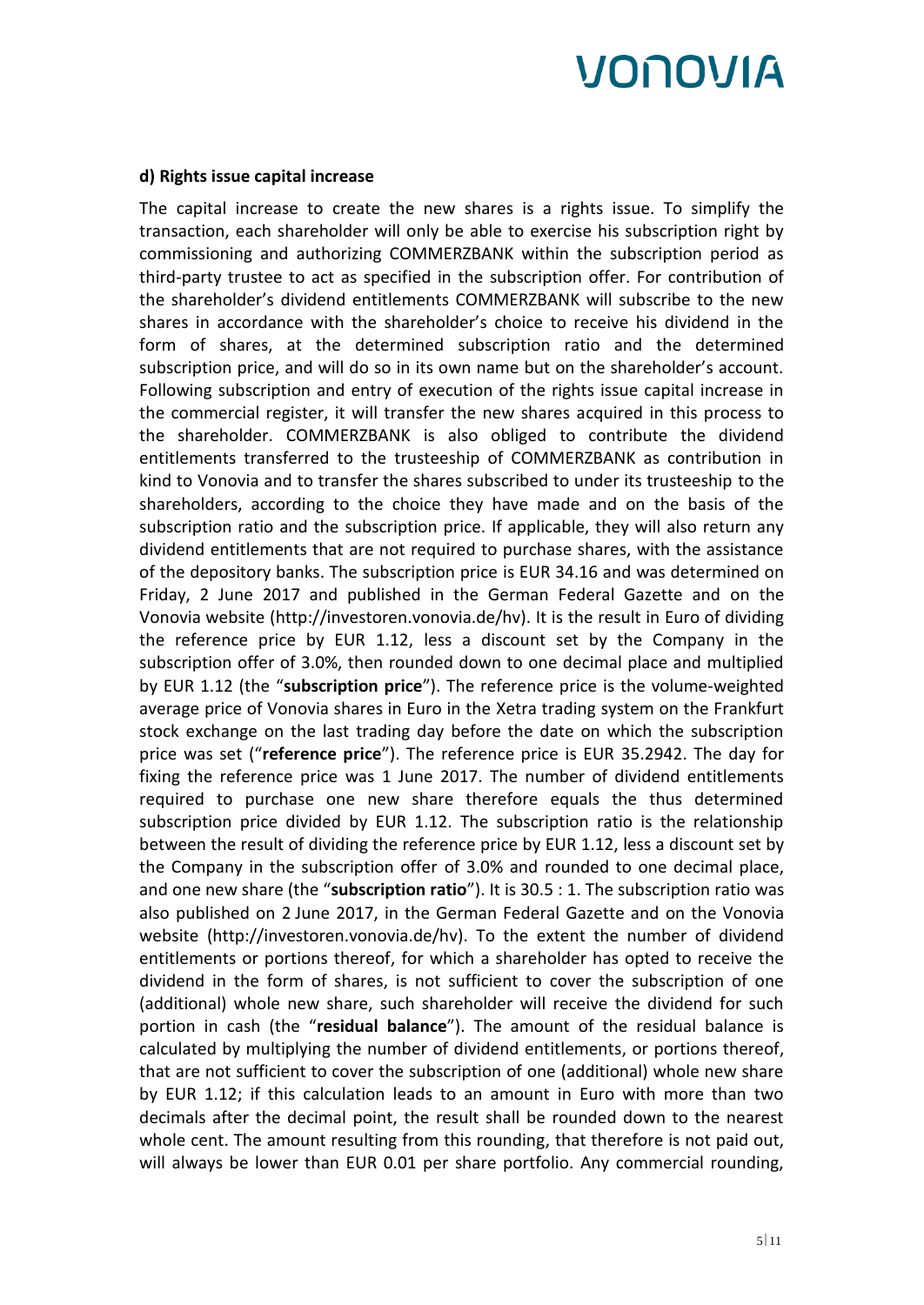which Clearstream and/or the depository banks may apply due to technical reasons, remains unaffected and shall not be done on account of the company nor on account of COMMERZBANK.

## **Calculation:**

- *Reference price:* EUR 35.2942.
- *Subscription price:* Calculation: Result of dividing EUR 35.2942 by 1.12: 31.513, less a discount of 3.0%, equals 30.567, rounded down to one decimal place: 30.5, multiplied by EUR 1.12. This leads to: subscription price: EUR 34.16.
- *Subscription ratio:* 30.5 : 1, i.e., one new share can be purchased for 30.5 old shares (and dividend entitlements as non-cash contributions).
- *Residual balance:* If a shareholder transfers dividend entitlements from 31 shares, he transfers 0.5 dividend entitlements too many under this calculation 0.5 dividend entitlements are equal to EUR 0.56 (0.5 x EUR 1.12 = EUR 0.56). This amount shall be paid out to the shareholder in cash. The shareholder therefore receives one new share and EUR 0.56 in cash in exchange for 31 dividend entitlements.

Although the subscription rights are transferable, they can only be transferred together with the dividend entitlement, because the subscription right can only be exercised if the corresponding dividend entitlement is also transferred.

There are no plans for allowing the subscription rights to be traded on the stock exchange.

The dividend entitlements and the inseparably linked subscription rights from the company's shares, all of which are held in collective safe custody, were booked automatically to the depository banks on 19 May 2017, with effect on the evening of 18 May 2017 (Record Date) by Clearstream. The dividend entitlement posting (ISIN DE000A2E38R2/WKN A2E 38R) automatically includes the associated subscription rights. The existing shares of the company will be listed "ex dividend" and hence also "ex subscription right" on the regulated markets of the Frankfurt am Main and Luxembourg stock exchanges, from 17 May 2017 onwards.

The subscription period lasts from 17 May 2017 to 6 June 2017 (inclusively). Subscription rights that are not exercised within the prescribed period will expire without compensation – in this case shareholders will receive the cash dividend. The subscription agent is COMMERZBANK.

### **3. Costs and benefits of the offer for Vonovia**

Vonovia will not acquire new cash assets as a result of the rights issue but will receive the dividend entitlements as non-cash contributions. To the extent that shareholders opt to receive the dividend in the form of shares, they contribute their dividend entitlements (after transferring their dividend entitlements to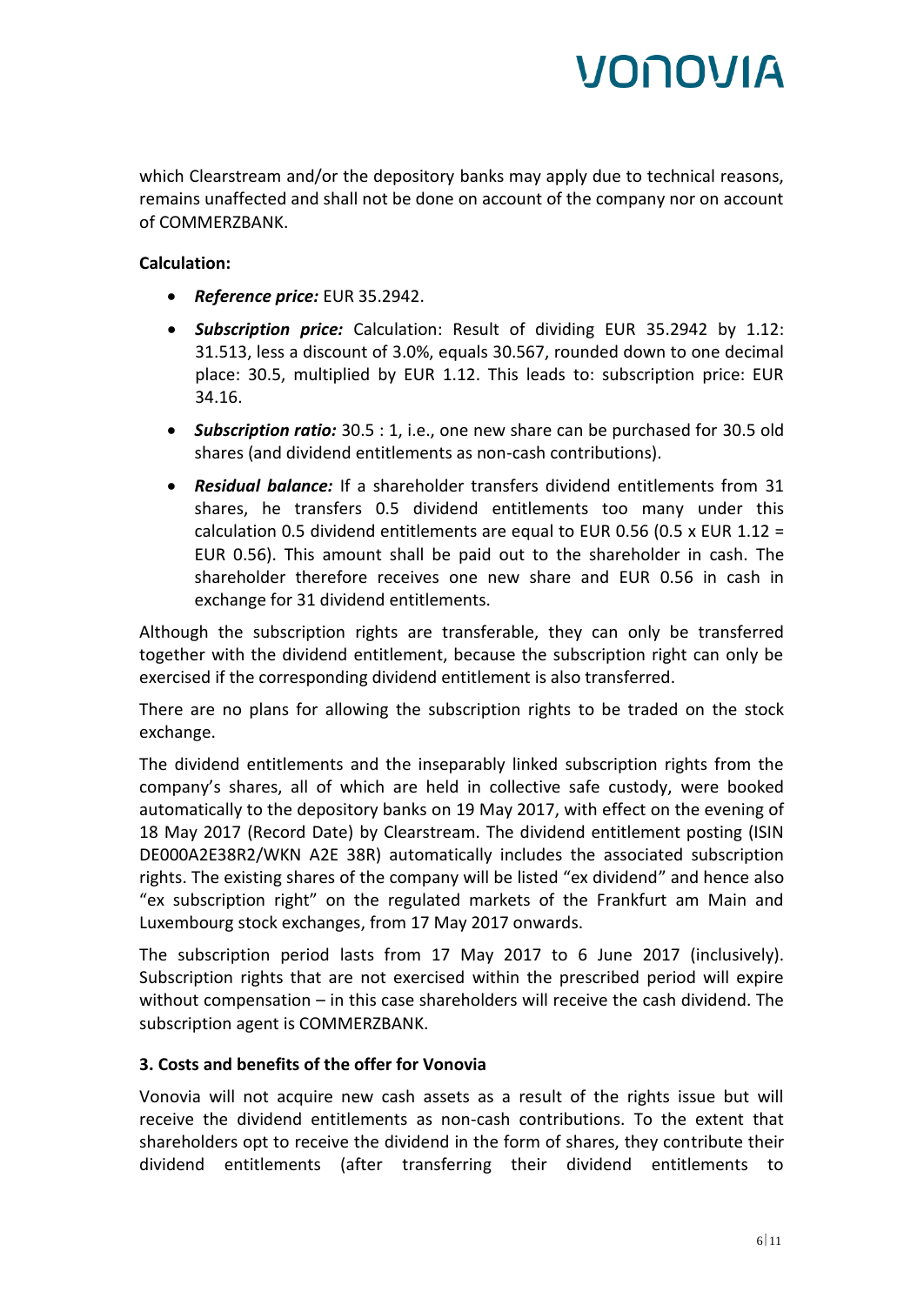

COMMERZBANK), which will reduce the dividend to be paid out in cash by Vonovia for the 2016 financial year. How high the contributed dividend amount will be depends on the extent to which shareholders exercise their right to receive their dividend in the form of shares, as well as on the subscription ratio and subscription price for the new shares. If all shareholders opt to receive the dividend in the form of shares, then at the subscription price of EUR 34.16 and the subscription ratio of 30.5 and with 468,796,936 shares carrying dividend rights (and assuming all shareholders hold an integer multiple of 30.5 shares), EUR 525,052,556.56 in dividend entitlements would be contributed; the dividend that Vonovia would have to pay out in cash would be reduced to the same extent.

The costs of the offer for Vonovia including the remuneration to be paid to COMMERZBANK, who are supporting the transaction, will amount to around EUR 1.1 million (net).

### **4. Information about exercising the right of choice**

#### **a) Entitled shareholders**

#### **aa) Shareholders**

The right to opt to have dividends paid out in cash or in new shares exists for all owners of no-par value registered shares in Vonovia.

#### **bb) Relevant date**

Shareholders who owned no-par value registered shares of Vonovia at 11:59 p.m. CEST on the evening of 16 May 2017 and had not already sold them before, received dividend entitlements which are inseparably linked to subscription rights for shares.

#### **b) Expected Schedule**

- 16 May 2017 Resolution, in principle, by the Management Board with the approval of the finance committee of the Supervisory Board concerning a capital increase.
- 16 May 2017 Vonovia's shareholders' meeting.
- 17 May 2017 The subscription offer is published on the Vonovia website and in the German Federal Gazette.
- 17 May 2017 The dividend announcement is published on the Vonovia website and in the German Federal Gazette / Subscription period starts.
- As of 17 May 2017 Ex dividend Vonovia share trading.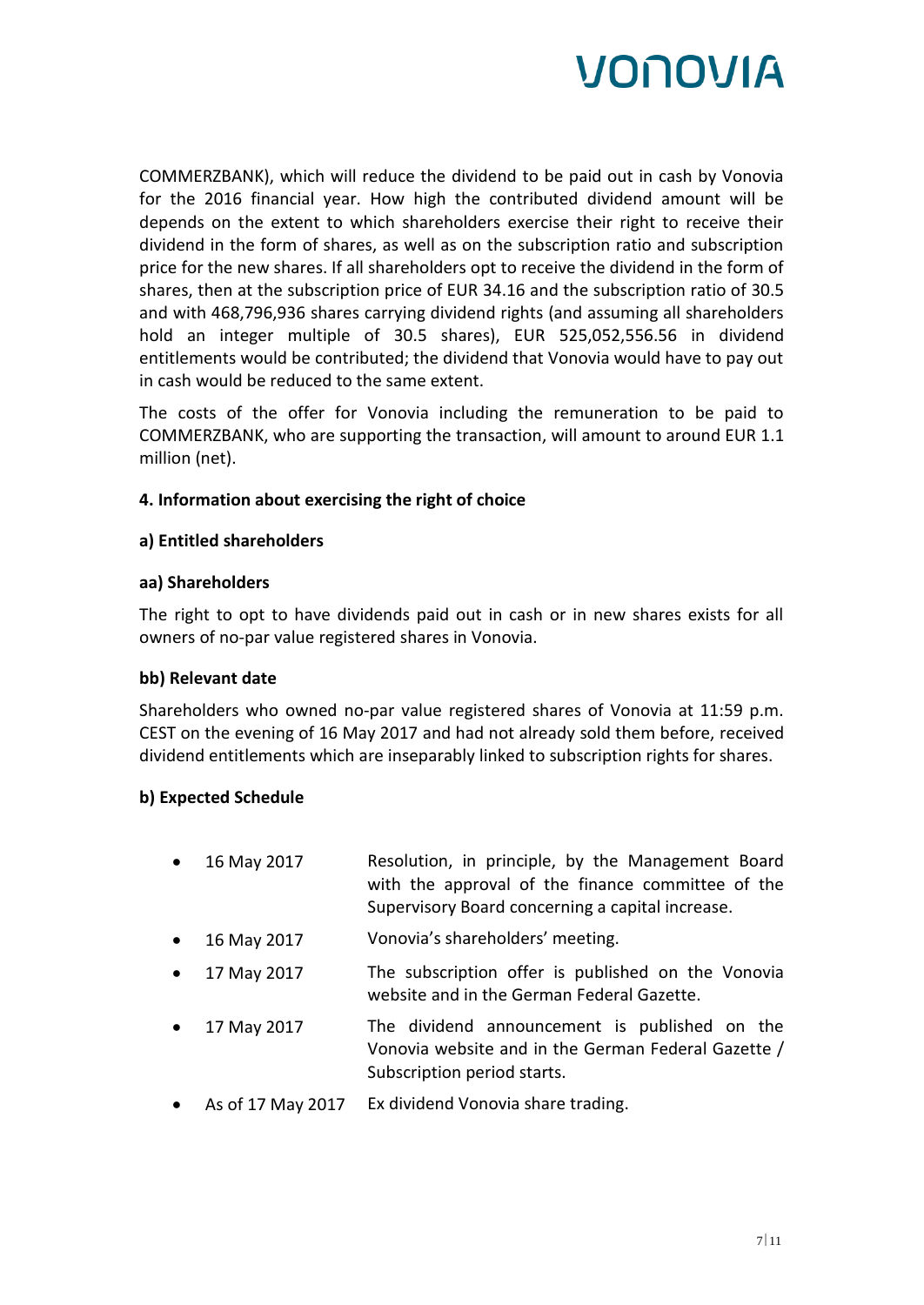- 19 May 2017 Dividend entitlements are posted to securities deposit account customers with their inseparably linked subscription rights according to the depository account balance on the evening of 18 May 2017 (Record Date).
- 1 June 2017 Day on which the reference price for the subscription ratio is fixed (volume weighted average price in Xetra trade/VWAP).
- 2 June 2017 The subscription price and subscription ratio are fixed and announced in the German Federal Gazette.
- 6 June 2017 End of the subscription period, end of the period during which shareholders have the right to exercise a choice.
- 9 June 2017 The total number of new shares to be issued is determined; a resolution adopted by the Management Board and financial committee of the Supervisory Board details the partial use of Authorized Capital 2016.
- 16 June 2017 Payout of the cash dividend for those shares for which a cash dividend was chosen, or for which the right of choice was not exercised, as well as the cash dividend for those shares which, when totaled, were not sufficient to purchase one share.
- 19 June 2017 Expected date for entry of execution of the rights issue capital increase in the commercial register at the local court (*Amtsgericht*) of Düsseldorf.
- 19 June 2017 Expected date for admission of the new shares to the regulated market for trading on the Frankfurt am Main (Prime Standard) and Luxembourg stock exchanges.
- 21 June 2017 Book transfer of the newly subscribed shares.
- 21 June 2017 Expected first day of trading, incorporation of the new shares in the existing listing.

## **c) Partial exercise of right of choice**

Shareholders do not need to make the choice for all their shares uniformly (even if they are held in a single securities deposit account) but are free to choose to receive the dividend in cash or in shares for the dividend of each share separately.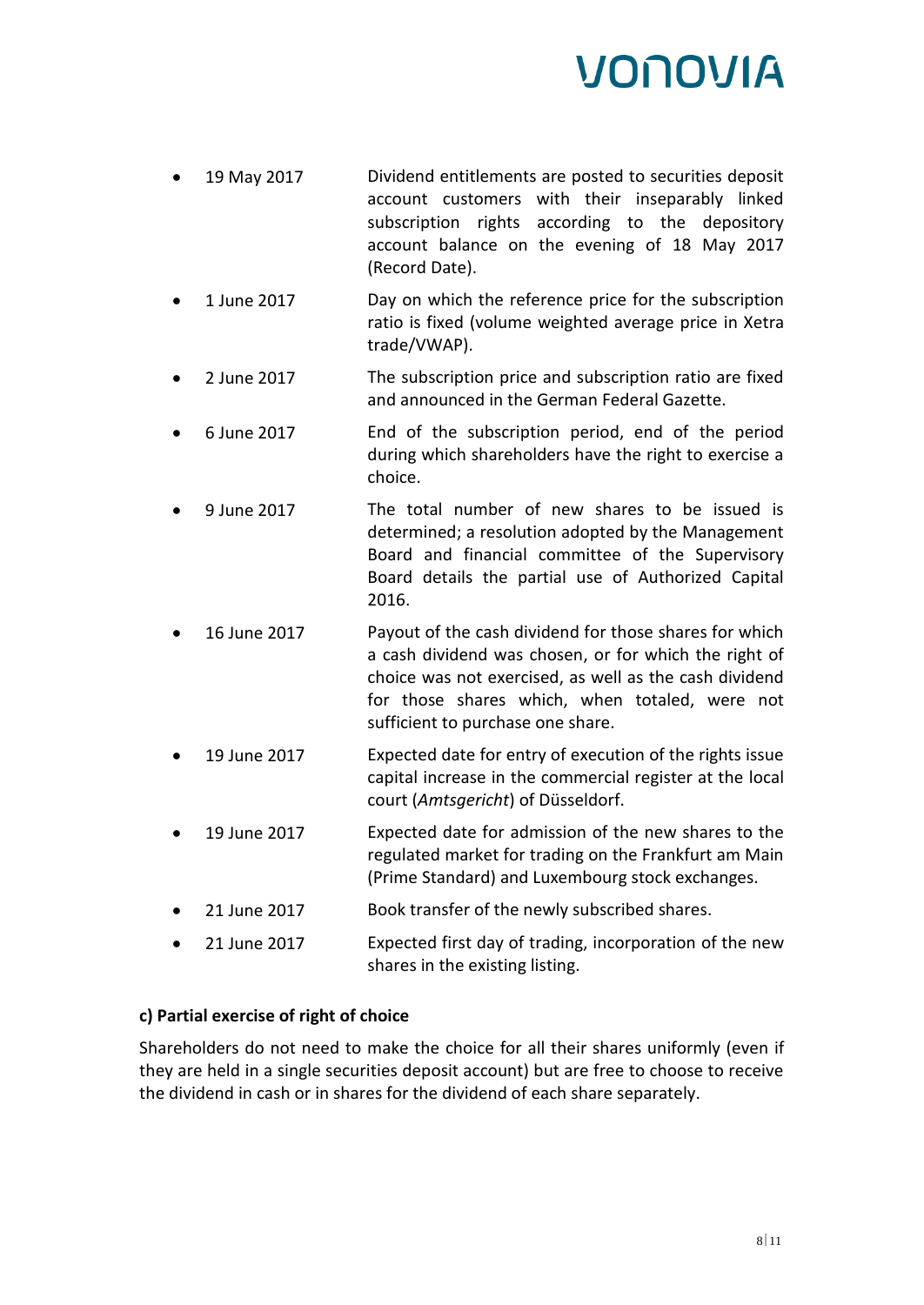## **d) Irrevocability of choice**

Shareholders who have exercised their right of choice cannot revoke their choice once it has been made.

### **e) Information on choosing the dividend in cash**

## **aa) Information about the dividend in cash**

The shareholders' meeting of Vonovia AG on 16 May 2017 resolved that a dividend of EUR 1.12 be paid out on each Vonovia share. The dividend is expected to be paid out on 16 June 2017 through the depository banks.

## **bb) Exercising the right of choice to receive the dividend in cash**

Shareholders who opt to receive their dividend in cash need take no special steps to do so.

## **f) Information on choosing the dividend in the form of shares**

## **aa) Information about the new shares**

For information about the new shares, see III. 2. above.

## **bb) Calculating the subscription price for the new shares**

The subscription price was published on Friday, 2 June 2017 in the German Federal Gazette and on the Vonovia website (http://investoren.vonovia.de/hv). It is the result in Euro of dividing the reference price by EUR 1.12, less a discount set by the Company in the subscription offer of 3.0%, then rounded down to one decimal place and multiplied by EUR 1.12 and is EUR 34.16.

## **cc) Calculating the dividend entitlements required for subscription and the subscription ratio**

The number of dividend entitlements required to purchase one new share therefore equals the thus determined subscription price divided by EUR 1.12. The subscription ratio is the relationship between the result of dividing the reference price by EUR 1.12, less a discount set by the Company in the subscription offer of 3.0%, and rounded to one decimal place, and one new share, therefore 30.5 : 1.

A shareholder's "residual balance," which is not sufficient to cover subscription to one full new share, is compensated by making a dividend payment in cash; if the calculation leads to an amount in Euro with more than two decimals after the decimal point, the result shall be rounded down to the nearest whole cent. This means that shareholders whose dividend entitlements for which a dividend in new shares was chosen are not sufficient for one full new share will receive their dividend in cash, rounded down to the nearest whole cent, i.e., at the subscription ratio of 30.5 : 1, one new share will be granted for 31 shares for which the dividend in the form of shares was chosen plus a dividend payment on a percentage basis totaling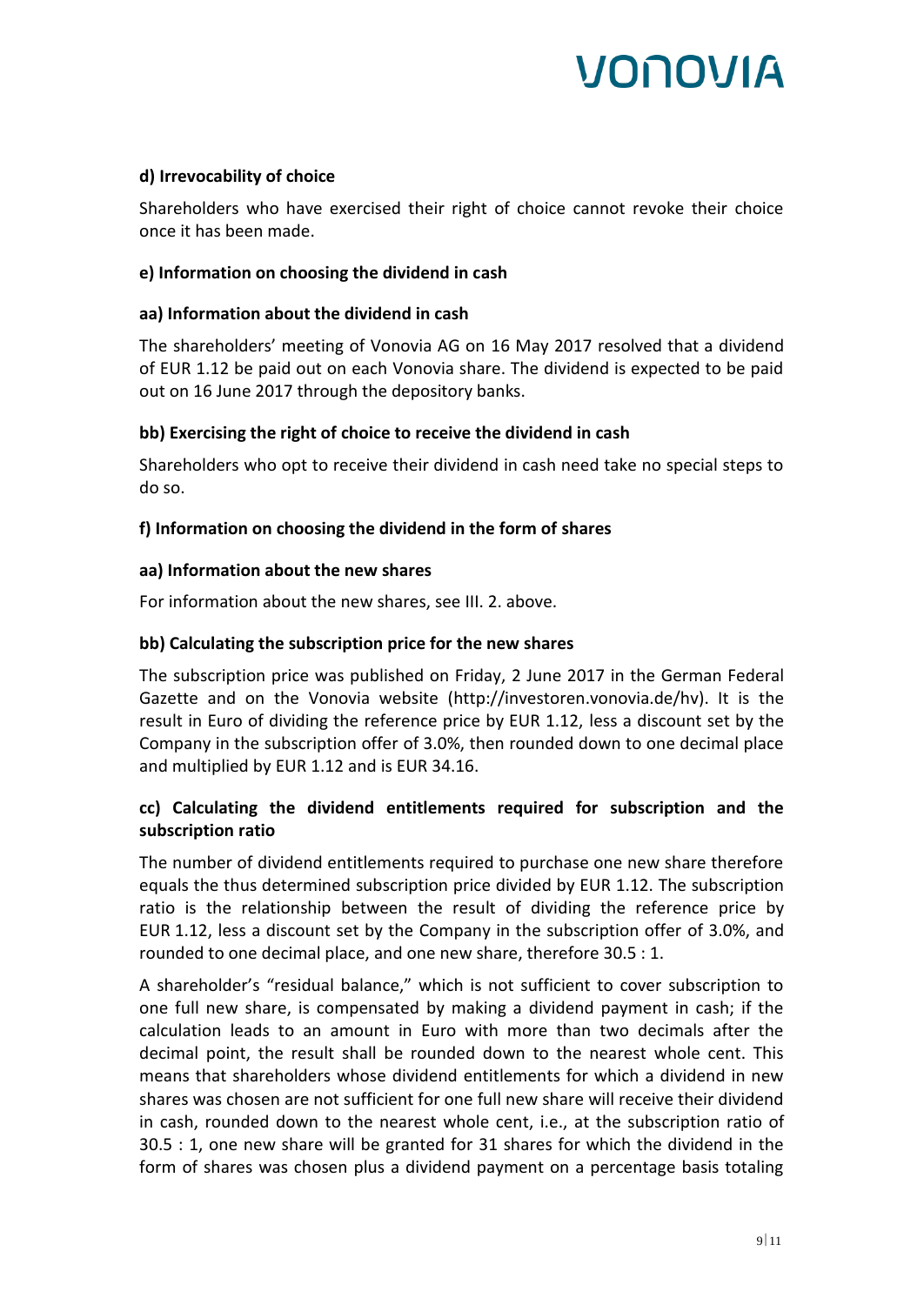0.5 x EUR 1.12 = EUR 0.56. Any commercial rounding, which Clearstream and/or the depository banks may apply due to technical reasons, remains unaffected and shall not be done on account of the company nor on account of COMMERZBANK.

## **dd) Fees and costs of share subscription**

Vonovia SE reimburses the depositary banks for their services with a payment of EUR 0.60 per depository client and an additional EUR 3.00 per depository client who opted for the share dividend. Nevertheless, shareholders who opt to receive the dividend in new shares may incur depository bank fees. Please consult your depository bank about the details. Costs which you are charged as securities deposit account customers by depository banks cannot be refunded by Vonovia or by COMMERZBANK. For the settlement of subscription rights COMMERZBANK, in its function as settlement agent, does not charge an additional commission to the shareholders who elect the share dividend.

## **ee) Exercising the right of choice to receive the dividend in new shares**

Shareholders who opt to receive their dividend in new shares must notify their depository bank on the Declaration of Subscription and Assignment provided by their depository bank by 6 June 2017 during normal business hours of the fact that they want to exercise their subscription right and that they are transferring the dividend entitlements for subscription rights that they want to exercise to COMMERZBANK. The dividend entitlements are transferred to COMMERZBANK as third-party trustee on condition that COMMERZBANK transfers the transferred dividend entitlements as non-cash contributions to Vonovia for the subscription to new shares at the determined subscription ratio and the determined subscription price, in its own name but on the shareholder's account, with the obligation, following subscription and entry of execution of the rights issue capital increase in the commercial register, to transfer the shares to the individual shareholders.

### **ff) Posting the new shares**

It is expected that the new shares will be delivered to the acquiring shareholders on 21 June 2017.

### **5. Admission to trading on the stock exchange**

Admission of the new shares to the regulated market for trading on the Frankfurt am Main and Luxembourg stock exchanges as well as to the regulated market subsection with additional post-admission obligations (Prime Standard) on the Frankfurt stock exchange is expected to take place on 19 June 2017. Listing for the new shares on the regulated markets of the above stock exchanges is expected to start on 21 June 2017 when the new shares are incorporated in the listing for existing shares.